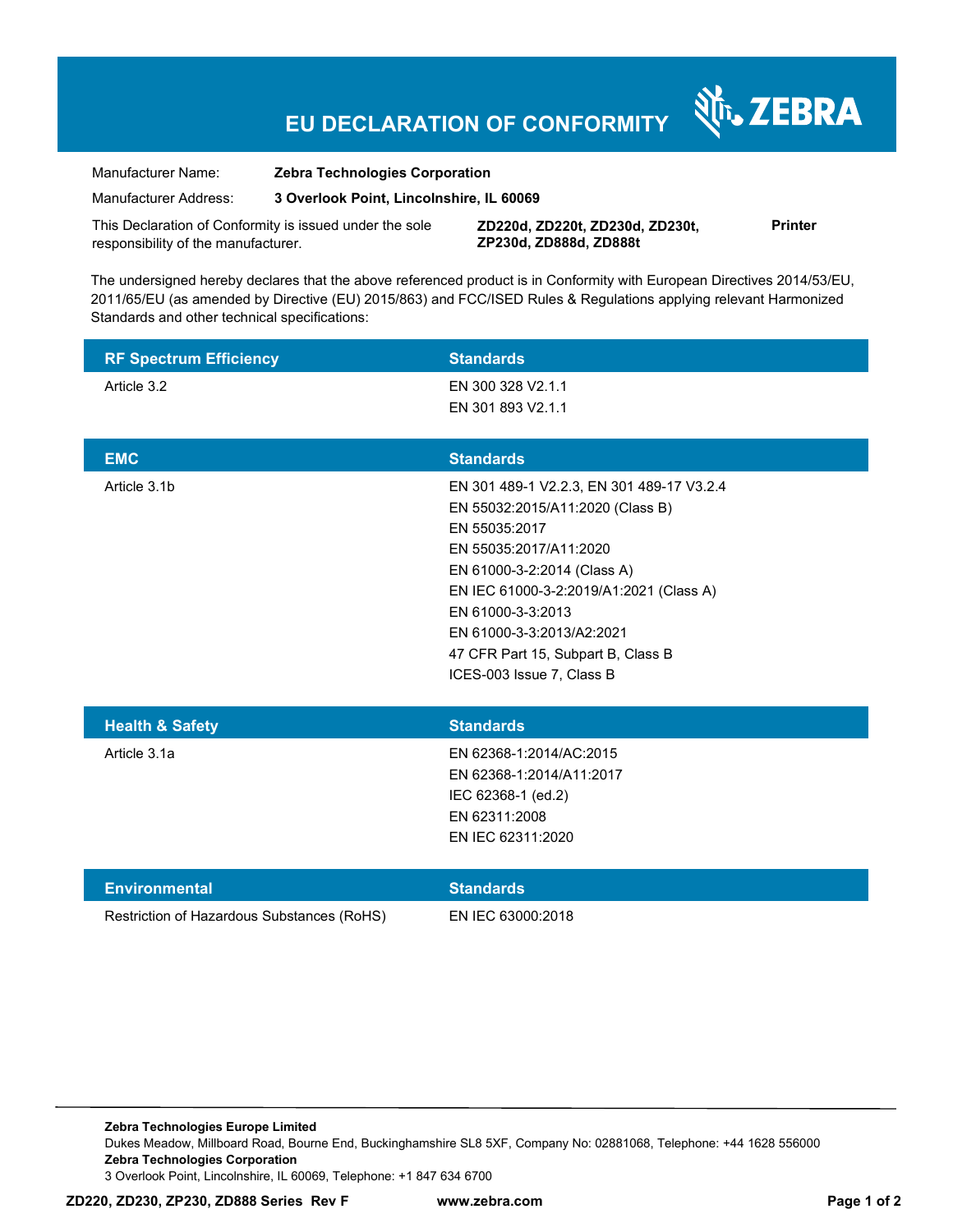## **EU DECLARATION OF CONFORMITY**

With regard to Directive 2014/53/EU, the conformity assessment procedure referred to in Article 17.2(a) and detailed in Annex II has been followed.

US company representative for FCC Supplier's Declaration of Conformity (47 CFR Part 2.1071 to 2.1077) is Jay Cadiz and can be reached at jcadiz@zebra.com.

**Signed on behalf of Zebra Technologies Corporation** 

Cadj

Jay Cadiz Rev: F Manager, Compliance Engineering Place: Lincolnshire

*\_\_\_\_\_\_\_\_\_\_\_\_\_\_\_\_\_\_\_\_\_\_\_\_\_\_\_\_\_\_\_\_\_\_\_*

*(Authorized Corporate Signature)* Date of Affixing the CE Mark: 1 January 2018 Date: 14 March 2022

र्शे<sub>ं</sub> ZEBRA

**Zebra Technologies Europe Limited**  Dukes Meadow, Millboard Road, Bourne End, Buckinghamshire SL8 5XF, Company No: 02881068, Telephone: +44 1628 556000 **Zebra Technologies Corporation**  3 Overlook Point, Lincolnshire, IL 60069, Telephone: +1 847 634 6700